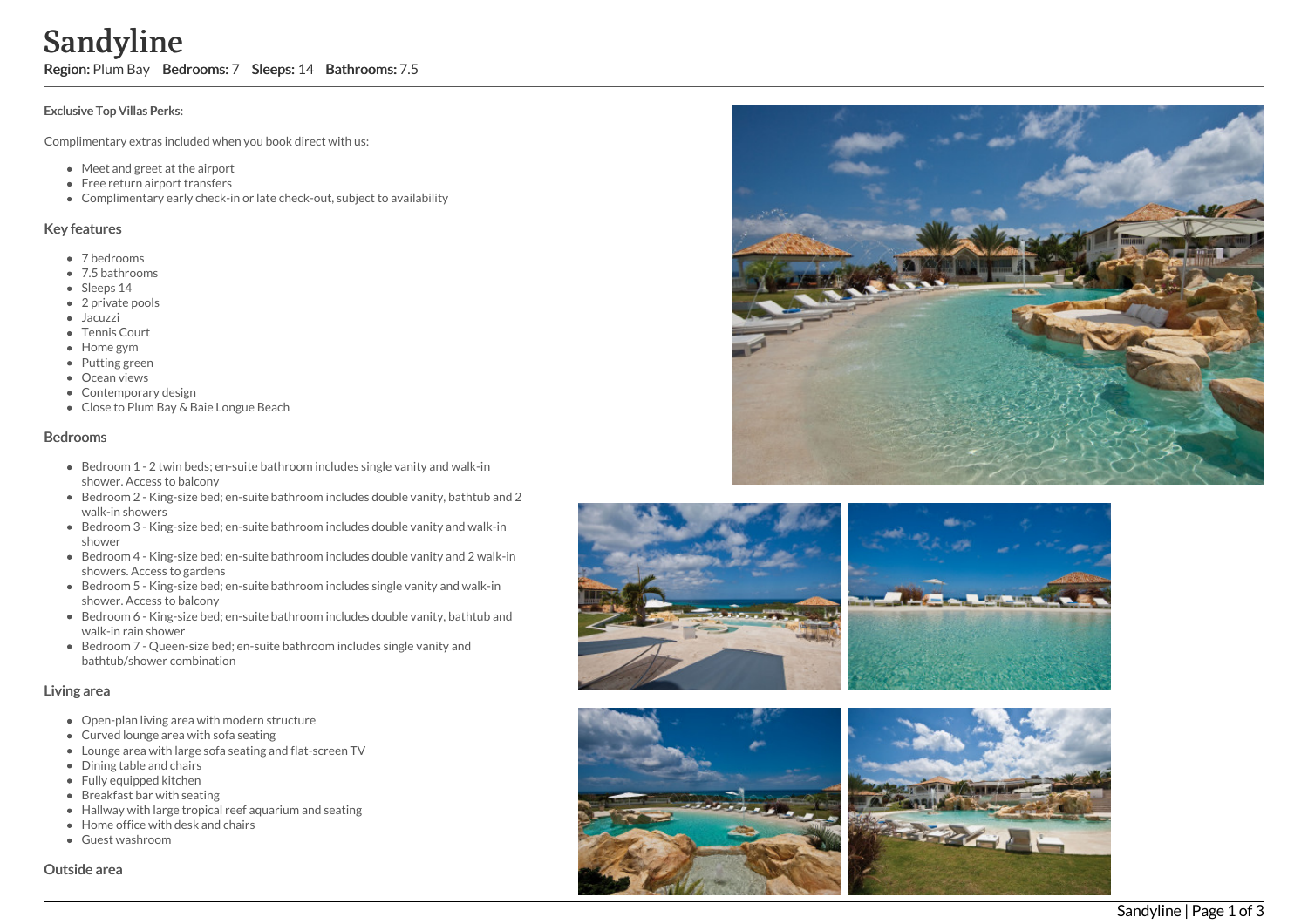- 2 pools 1 walk-in pool with a rock feature, 1 step-in infinity edge pool
- In-pool water feature
- In-pool day-bed
- Jacuzzi
- Sunloungers
- Day-beds
- Pool-side lounge area
- Covered terrace with dining table and chairs, piano and lounge area
- Gazebo with bar area
- Alfresco dining area
- Alfresco lounge area
- Water feature entrance
- Landscaped gardens with pond and hammocks

#### Home entertainment

- Game room with a pool table
- Home gym with an exercise bike, treadmill, elliptical, leg curl/extension, seated leg press, hip abduction, multipress, mats, bench, free weights, lateral row, lateral pull down, pectoral fly, rear deltoid, abdominal extension, pilates balls, washroom and mini bar
- iPod Dock in living area
- Practice putting green
- Private tennis court
- Petanque game

### General

- Air conditioned bedrooms, kitchen and living area
- Satellite TV
- Complimentary WiFi
- Washer/dryer
- Gated Property
- Safe
- Short Walk to Beach
- Parking
- Ocean and sunset vie w s
- No smoking
- No pets

### S t a f f

- Caretaker
- Gardener
- Housekeeper
- Pool Person
- Chef service 2 meals per day (breakfast & lunch or breakfast & dinner), \$5000 food and beverage deposit required

## Available for additional fee

- Tennis professional available upon request
- Massage therapist available upon request
- Buggies available for accessing beach
- Catering groceries